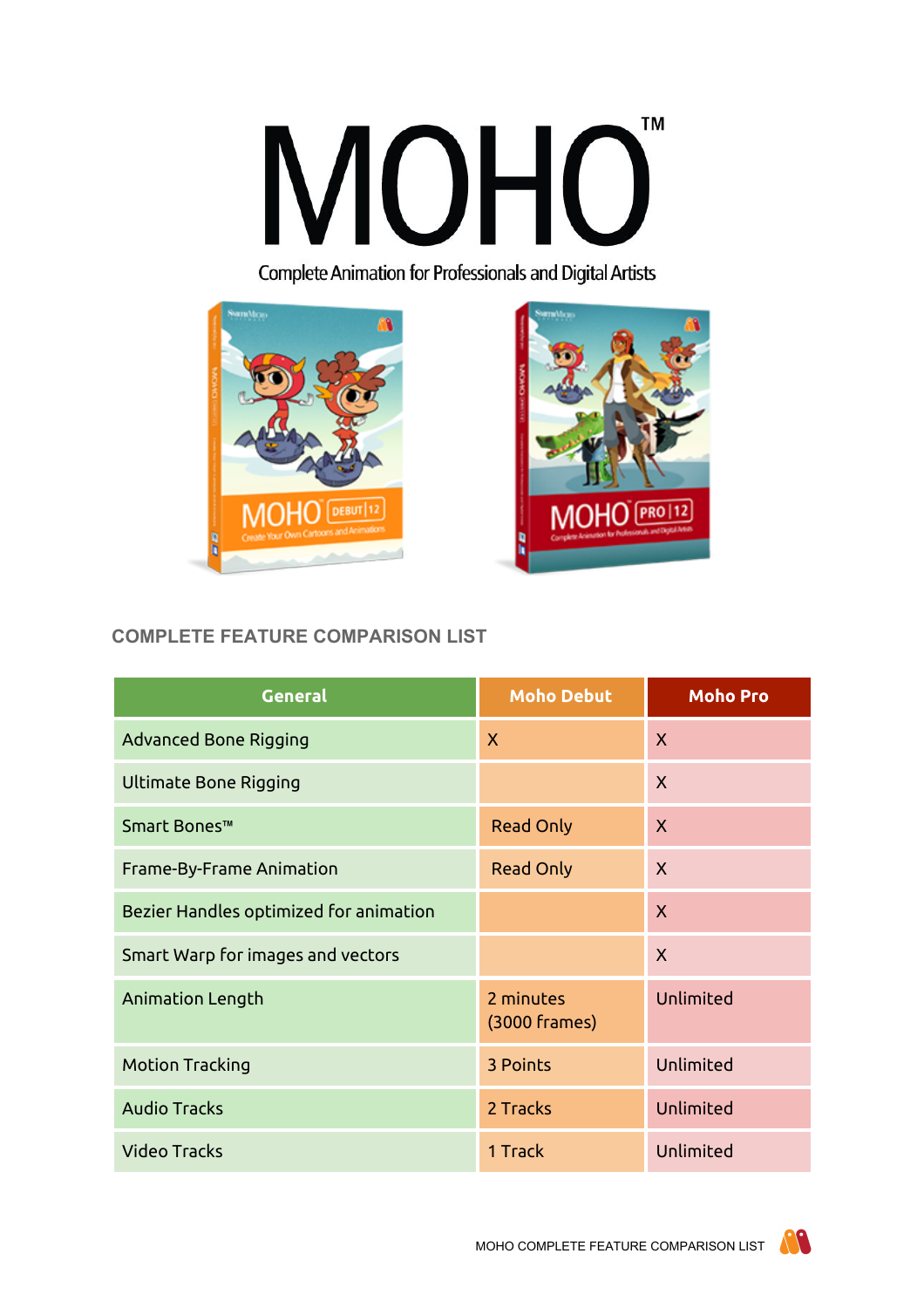| <b>Physics</b>                                  |                                | $\mathsf{X}$                               |
|-------------------------------------------------|--------------------------------|--------------------------------------------|
| Poser Scene Import                              |                                | $\mathsf{X}$                               |
| Layers                                          | $\overline{\mathsf{X}}$        | $\mathsf{X}$                               |
| Filters for easy layer search                   |                                | $\mathsf{X}$                               |
| Accurate SVG, EPS and AI Vector Import          |                                | $\mathsf{X}$                               |
| 3D layer and object support                     |                                | $\mathsf{X}$                               |
| Layer Referencing                               |                                | $\mathsf{X}$                               |
| <b>Animated Shape Ordering</b>                  |                                | $\mathsf{X}$                               |
| Edit Multiple layers in the Timeline            |                                | $\mathsf{X}$                               |
| Morph Targets                                   | <b>Read Only</b>               | <b>Read and Create</b>                     |
| <b>Automatic Image Tracing</b>                  | <b>Black and White</b><br>Only | Black and White,<br><b>Color and Edges</b> |
| Particles                                       | <b>Read Only</b>               | <b>Read and Create</b>                     |
| <b>Import Photoshop Files</b>                   |                                | $\mathsf{X}$                               |
| Real-time media connection                      |                                | $\mathsf{X}$                               |
| Absolute and Relative Path for file<br>Handling | $\overline{\mathsf{X}}$        | $\mathsf{X}$                               |
| Patch Layers                                    | <b>Read Only</b>               | <b>Read and Create</b>                     |
| 3D Video Rendering                              |                                | $\mathsf{X}$                               |
| <b>Realistic Motion Blur</b>                    |                                | $\mathsf{X}$                               |
| <b>Global Rendering Styles</b>                  |                                | $\mathsf{X}$                               |
| Scripting                                       | $\mathsf{X}$                   | $\mathsf{X}$                               |
| Layer Outline                                   | X                              | $\mathsf{X}$                               |
| 64-Bit Architecture                             |                                | $\mathsf{X}$                               |
| <b>GPU Acceleration</b>                         |                                | X                                          |

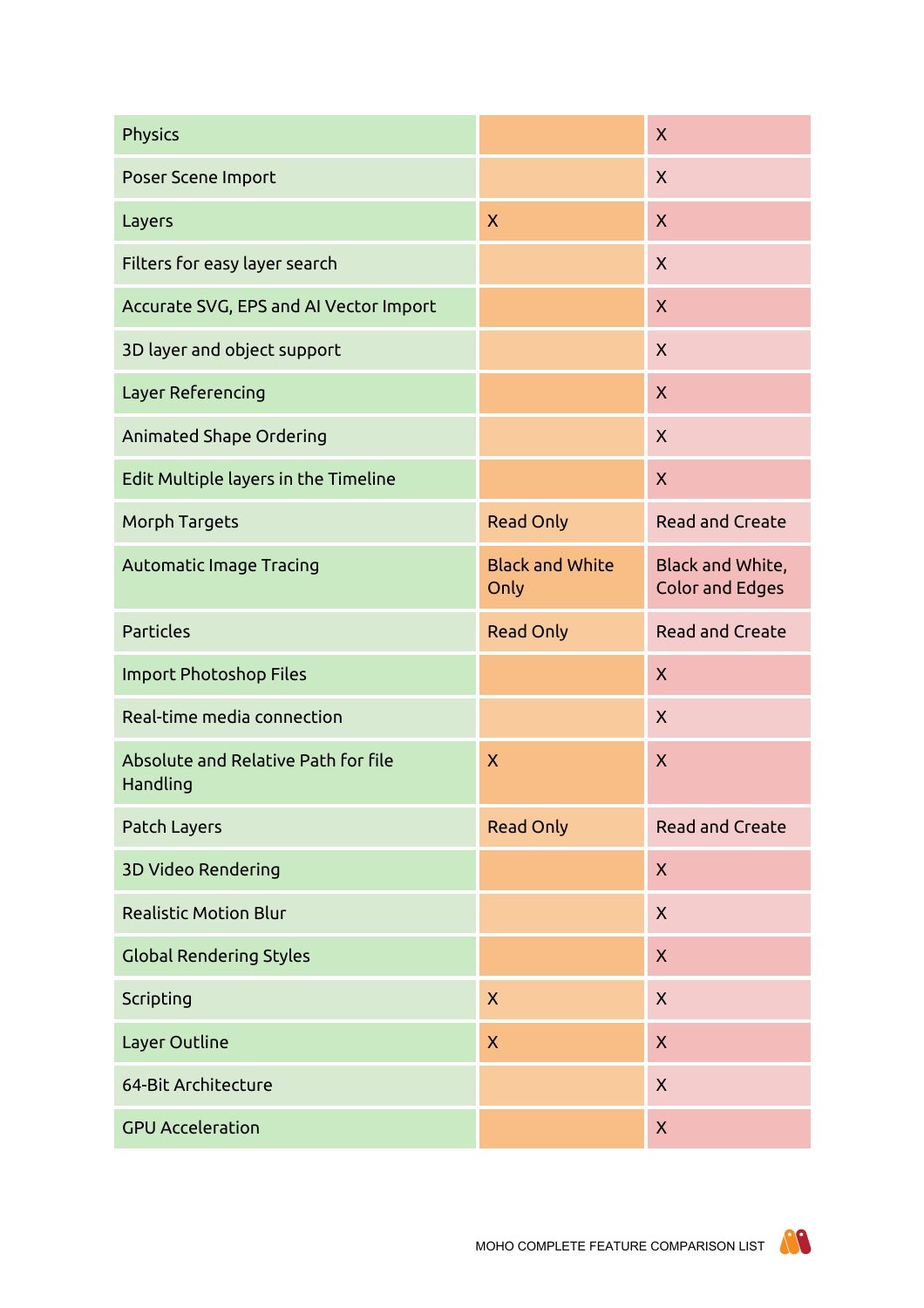| <b>Wacom Multi-Touch Support</b>                    | $\mathsf{X}$              | $\sf X$          |
|-----------------------------------------------------|---------------------------|------------------|
| <b>JSON Based File Format</b>                       | $\mathsf{X}$              | $\mathsf{X}$     |
| <b>Character Wizard</b>                             | $\boldsymbol{\mathsf{X}}$ | X                |
| <b>Render Cache</b>                                 |                           | $\boldsymbol{X}$ |
| Separate Moho Exporter Process                      |                           | $\boldsymbol{X}$ |
| <b>Separate Render Process</b>                      |                           | $\mathsf{X}$     |
| <b>Preview Animation</b>                            |                           | $\boldsymbol{X}$ |
| <b>Multiple Document Support (Tabs)</b>             | $\mathsf{X}$              | $\mathsf{X}$     |
| Library optimized for team work                     |                           | $\mathsf{X}$     |
| <b>Keyboard Shortcut Editor</b>                     | $\mathsf{X}$              | $\mathsf{X}$     |
| Automatic Update Checking                           | $\mathsf{X}$              | $\mathsf{X}$     |
| Activation, Serialization and License<br>Management | $\mathsf{X}$              | $\mathsf{X}$     |

| <b>Window Menu</b>           | <b>Moho Debut</b>         | <b>Moho Pro</b>  |
|------------------------------|---------------------------|------------------|
| <b>Tools</b>                 | $\boldsymbol{\mathsf{X}}$ | $\mathsf{X}$     |
| <b>Beginner's Mode Tools</b> | $\mathsf{X}$              | $\mathsf{X}$     |
| Layers                       | $\boldsymbol{\mathsf{X}}$ | $\boldsymbol{X}$ |
| Timeline                     | $\boldsymbol{\mathsf{X}}$ | $\mathsf{X}$     |
| Style                        | $\boldsymbol{\mathsf{X}}$ | $\boldsymbol{X}$ |
| <b>Actions</b>               |                           | $\mathsf{X}$     |
| <b>Switch Selection</b>      | $\mathsf{X}$              | $\overline{X}$   |
| Library                      | $\mathsf{X}$              | $\mathsf{X}$     |
| <b>Audio Recording</b>       | $\mathsf{X}$              | $\mathsf{X}$     |
| <b>Poser Parameters</b>      |                           | X                |

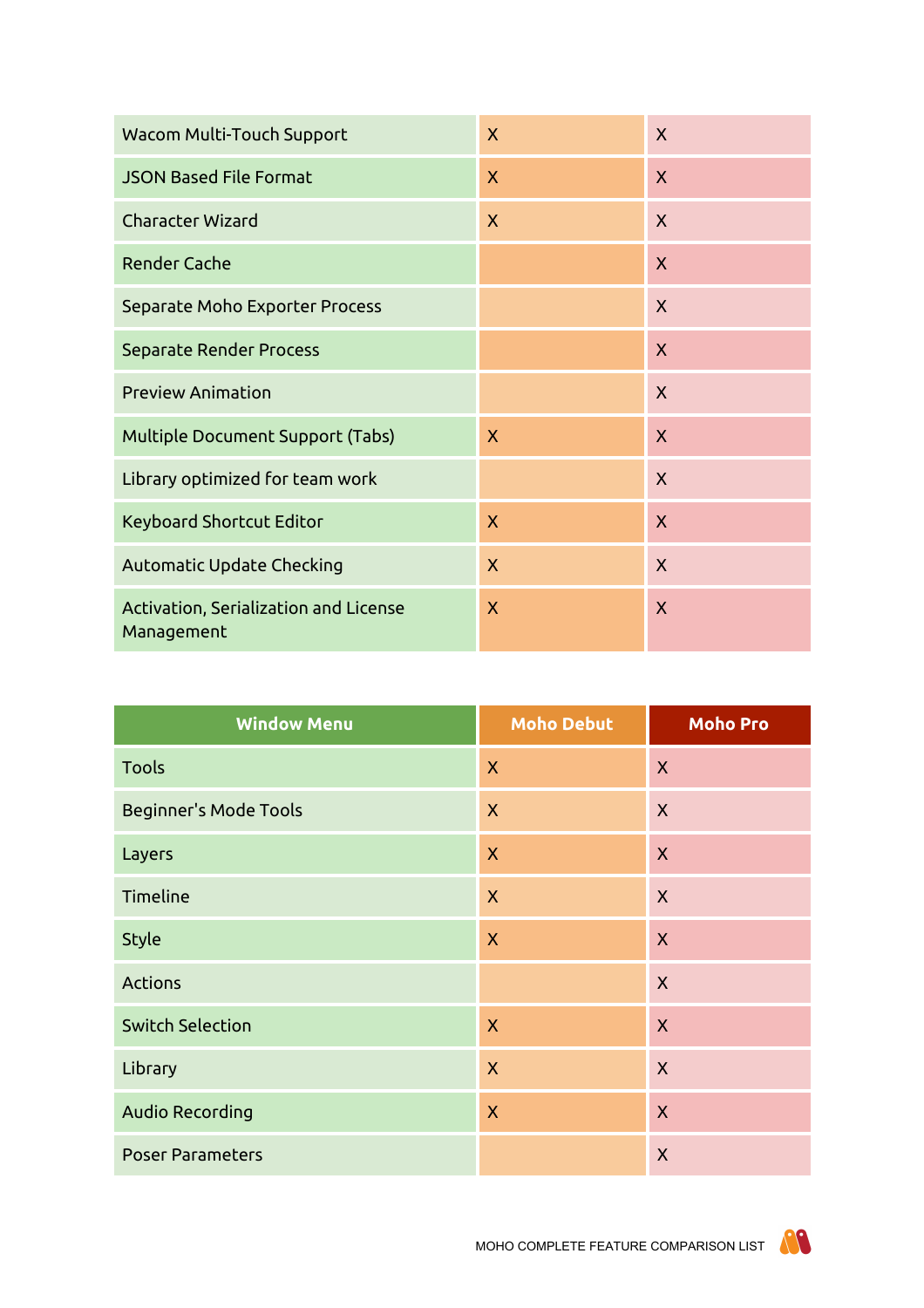| <b>Character Wizard</b> | $\mathbf{v}$ | X(1) |
|-------------------------|--------------|------|
|-------------------------|--------------|------|

(1) Character Wizard in Pro lets you use and create reusable actions that can be applied to any character created with the Wizard..

| <b>Vector Drawing Features</b>                  | <b>Moho Debut</b>                   | <b>Moho Pro</b>                    |
|-------------------------------------------------|-------------------------------------|------------------------------------|
| <b>Text</b>                                     | X                                   | $\mathsf{X}$                       |
| <b>Select Points</b>                            | $\mathsf{X}$                        | X                                  |
| Transform Points (Translate, Scale &<br>Rotate) | $\mathsf{X}$                        | $\mathsf{X}$                       |
| Translate, Scale & Rotate                       | $\mathsf{X}$                        | X                                  |
| <b>Add Point</b>                                | X                                   | $\mathsf{X}$                       |
| <b>Hide/Show Points</b>                         | $\mathsf{X}$                        | $\mathsf{X}$                       |
| Delete Edge                                     | $\mathsf{X}$                        | $\mathsf{X}$                       |
| Curvature                                       | increase/decrease<br>curvature only | Complete Bezier<br>handles control |
| Freehand                                        | $\mathsf{X}$                        | $\mathsf{X}$                       |
| <b>Color Points</b>                             | $\mathsf{X}$                        | X                                  |
| Multi-brushes                                   | $\mathsf{X}$                        | $\mathsf{X}$                       |
| <b>Blob Brush</b>                               | $\mathsf{X}$                        | $\mathsf{X}$                       |
| Eraser                                          | $\mathsf{X}$                        | $\mathsf{X}$                       |
| <b>Point Reduction</b>                          | X                                   | X                                  |
| Rectangle                                       | $\mathsf{X}$                        | $\boldsymbol{\mathsf{X}}$          |
| Oval                                            | $\mathsf{X}$                        | $\mathsf{X}$                       |
| Arrow                                           | $\mathsf{X}$                        | $\mathsf{X}$                       |
| <b>Shear Points X</b>                           |                                     | X                                  |
| <b>Shear Points Y</b>                           |                                     | $\mathsf{X}$                       |
| Perspective Points H                            |                                     | $\mathsf{X}$                       |

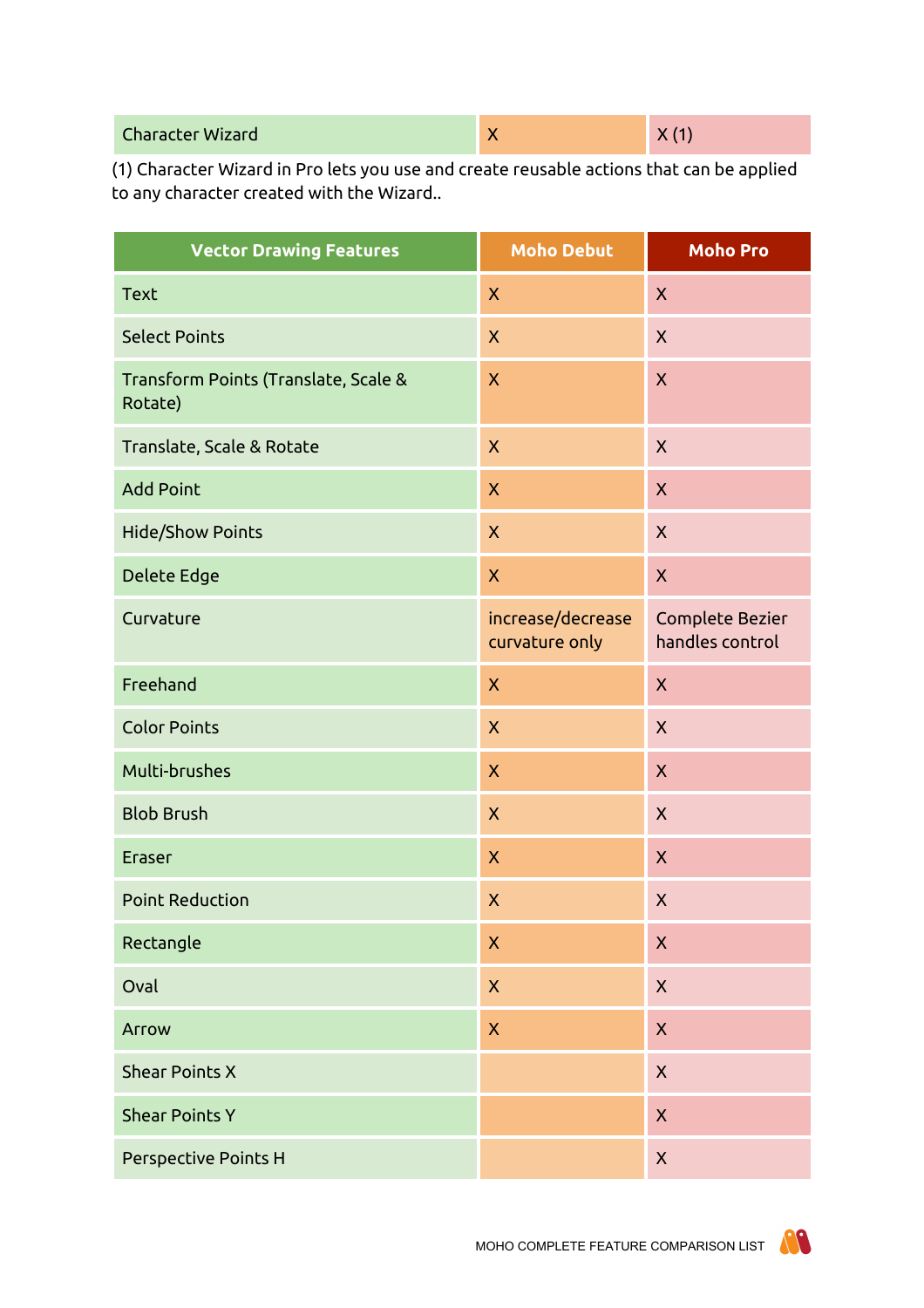| Perspective Points V    |                           | X                       |
|-------------------------|---------------------------|-------------------------|
| <b>Bend Points H</b>    |                           | $\mathsf{X}$            |
| <b>Bend Points V</b>    |                           | $\boldsymbol{X}$        |
| <b>Noise</b>            |                           | $\mathsf{X}$            |
| Magnet                  |                           | $\overline{X}$          |
| Snap to Grid            |                           | $\mathsf{X}$            |
| <b>Reset Line Width</b> |                           | $\overline{\mathsf{X}}$ |
| Random Line Width       |                           | $\boldsymbol{X}$        |
| Variable Width Curve    | $\boldsymbol{\mathsf{X}}$ | X                       |

| <b>Vector Modifiers</b>         | <b>Moho Debut</b>         | <b>Moho Pro</b>           |
|---------------------------------|---------------------------|---------------------------|
| Peak                            | $\boldsymbol{\mathsf{X}}$ | $\boldsymbol{\mathsf{X}}$ |
| Smooth                          | X                         | $\mathsf{X}$              |
| <b>Flip Points Horizontally</b> | X                         | $\boldsymbol{\mathsf{X}}$ |
| <b>Flip Points Vertically</b>   | X                         | $\times$                  |

| <b>Fill Features</b>          | <b>Moho Debut</b>         | <b>Moho Pro</b>         |
|-------------------------------|---------------------------|-------------------------|
| <b>Select Shape</b>           | $\mathsf{X}$              | $\sf X$                 |
| <b>Select Multiple Shapes</b> | $\mathsf{X}$              | $\sf X$                 |
| <b>Create Shape</b>           | $\mathsf{X}$              | $\mathsf{X}$            |
| <b>Paint Bucket</b>           | $\mathsf{X}$              | $\sf X$                 |
| <b>Delete Shape</b>           | $\boldsymbol{\mathsf{X}}$ | X                       |
| Line Width                    | $\mathsf{X}$              | $\overline{\mathsf{X}}$ |
| <b>Hide Edge</b>              | $\mathsf{X}$              | $\overline{\mathsf{X}}$ |
| <b>Stroke Exposure</b>        |                           | $\overline{\mathsf{X}}$ |

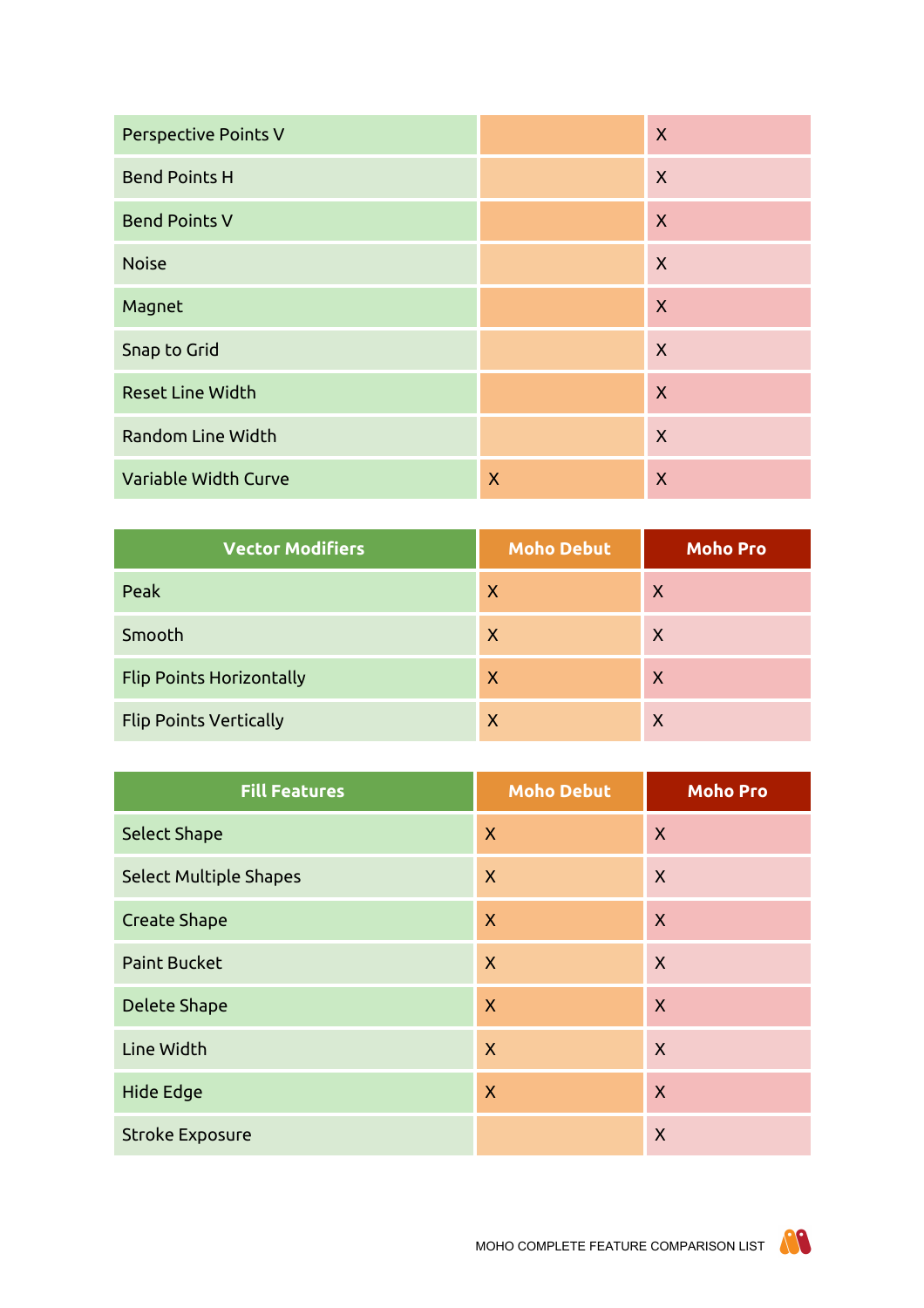| Curve Profile               |  |
|-----------------------------|--|
| <b>Texture Transparency</b> |  |

| <b>Fill Modifiers</b> | <b>Moho Debut</b>         | <b>Moho Pro</b>           |
|-----------------------|---------------------------|---------------------------|
| Lower Shape           | $\boldsymbol{\mathsf{X}}$ | X                         |
| Raise Shape           | $\mathsf{X}$              | $\boldsymbol{\mathsf{X}}$ |
| <b>Color Points</b>   | $\boldsymbol{\mathsf{X}}$ | X                         |

| <b>Bone Features</b>                               | <b>Moho Debut</b>       | <b>Moho Pro</b>         |
|----------------------------------------------------|-------------------------|-------------------------|
| <b>Select Bone</b>                                 | $\overline{\mathsf{X}}$ | $\mathsf{X}$            |
| Transform Bone Tool (Translate, Scale &<br>Rotate) | $\overline{\mathsf{X}}$ | $\mathsf{X}$            |
| <b>Add Bone</b>                                    | X                       | $\overline{\mathsf{X}}$ |
| <b>Hide/Show Bones</b>                             | X                       | $\mathsf{X}$            |
| Re-parent Bone                                     | $\overline{\mathsf{X}}$ | $\mathsf{X}$            |
| <b>Bone Strength</b>                               | $\overline{X}$          | $\mathsf{X}$            |
| Manipulate Bone                                    | $\mathsf{X}$            | $\mathsf{X}$            |
| <b>Bind Layer</b>                                  | $\overline{X}$          | $\mathsf{X}$            |
| <b>Bind Points</b>                                 | $\overline{\mathsf{X}}$ | $\overline{\mathsf{X}}$ |
| <b>Offset Bone</b>                                 | $\mathsf{X}$            | $\mathsf{X}$            |
| <b>Bone Physics</b>                                |                         | $\mathsf{X}$            |
| <b>Bone Constraints</b>                            |                         | $\mathsf{X}$            |
| <b>Target Bones</b>                                | <b>Read Only</b>        | $\mathsf{X}$            |
| Smart Bones™                                       | <b>Read Only</b>        | $\mathsf{X}$            |
| <b>Smart Actions auto-naming</b>                   |                         | $\mathsf{X}$            |
| <b>Pin Bones</b>                                   | $\overline{\mathsf{X}}$ | $\sf X$                 |

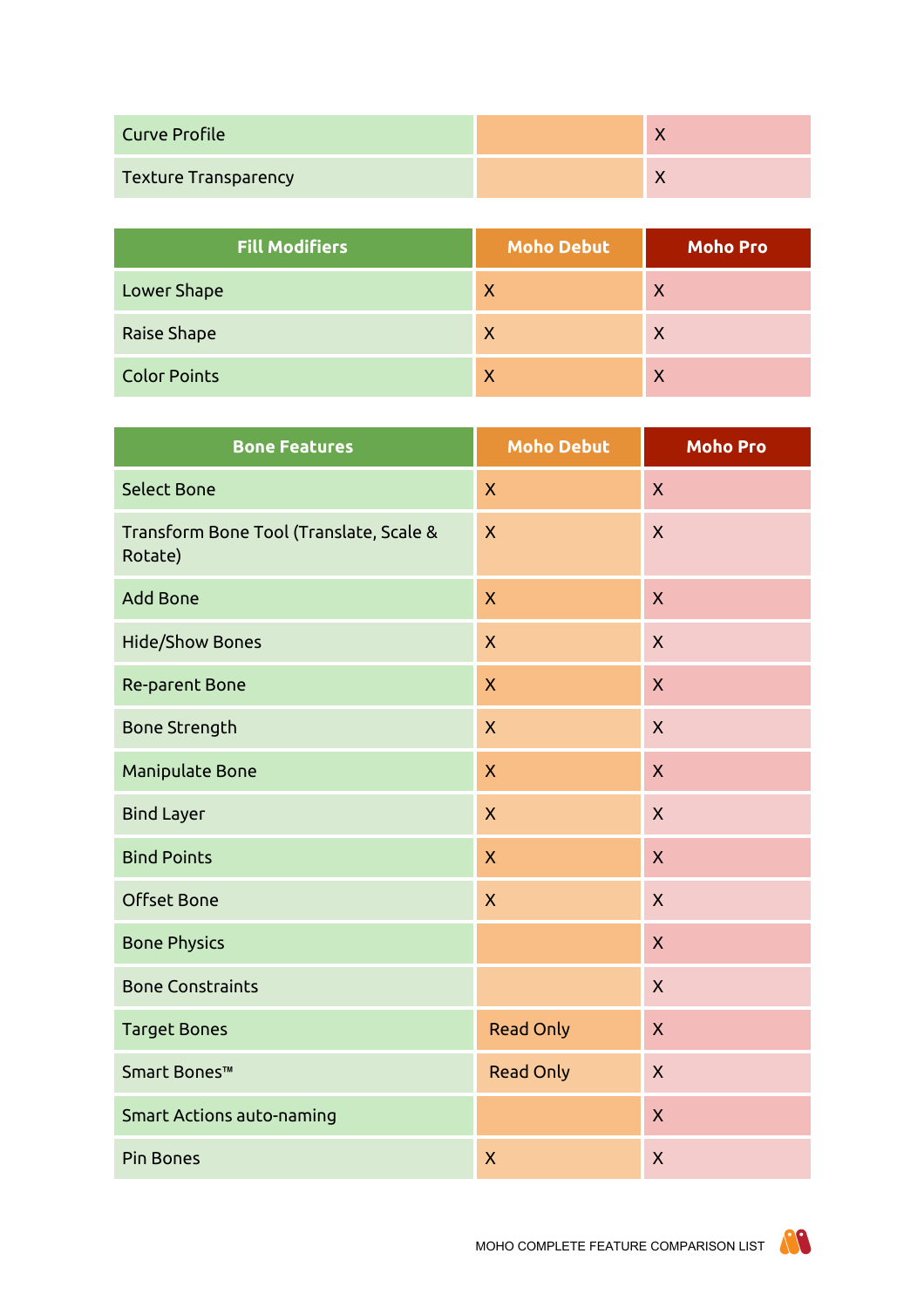| <b>Color Bones</b>             | $\mathsf{X}$     | $\mathsf{X}$              |
|--------------------------------|------------------|---------------------------|
| <b>Bone Labels</b>             |                  | $\mathsf{X}$              |
| <b>Nested Layer Controls</b>   | $\boldsymbol{X}$ | $\mathsf{X}$              |
| <b>Animated Bone Targets</b>   |                  | $\mathsf{X}$              |
| <b>Animated Bone Parenting</b> |                  | $\boldsymbol{X}$          |
| <b>Bone Flipping</b>           |                  | $\boldsymbol{X}$          |
| Ignore IK Constraint           |                  | $\boldsymbol{\mathsf{X}}$ |

| <b>Layer Features</b>        | <b>Moho Debut</b>       | <b>Moho Pro</b>           |
|------------------------------|-------------------------|---------------------------|
| Set Origin                   | $\mathsf{X}$            | $\mathsf{X}$              |
| Transformation               | $\mathsf{X}$            | $\mathsf{X}$              |
| Switch Layer                 | $\mathsf{X}$            | $\mathsf{X}$              |
| Rotate Layer X               |                         | $\mathsf{X}$              |
| <b>Rotate Layer Y</b>        |                         | $\mathsf{X}$              |
| Shear Layer X                |                         | $\mathsf{X}$              |
| <b>Shear Layer Y</b>         |                         | $\boldsymbol{\mathsf{X}}$ |
| Particle Layer               |                         | $\mathsf{X}$              |
| <b>Follow Path</b>           | $\overline{\mathsf{X}}$ | $\mathsf{X}$              |
| Poser                        |                         | X(1)                      |
| Image Masking                | $\mathsf{X}$            | $\mathsf{X}$              |
| <b>Video Tracking</b>        | X(2)                    | $\mathsf{X}$              |
| <b>Audio Layers</b>          | X(3)                    | $\mathsf{X}$              |
| <b>Vector Shape Selector</b> | $\overline{\mathsf{X}}$ | $\mathsf{X}$              |
| Undo/Redo Layers             | $\mathsf{X}$            | $\mathsf{X}$              |
| <b>Layer Comps</b>           |                         | $\mathsf{X}$              |

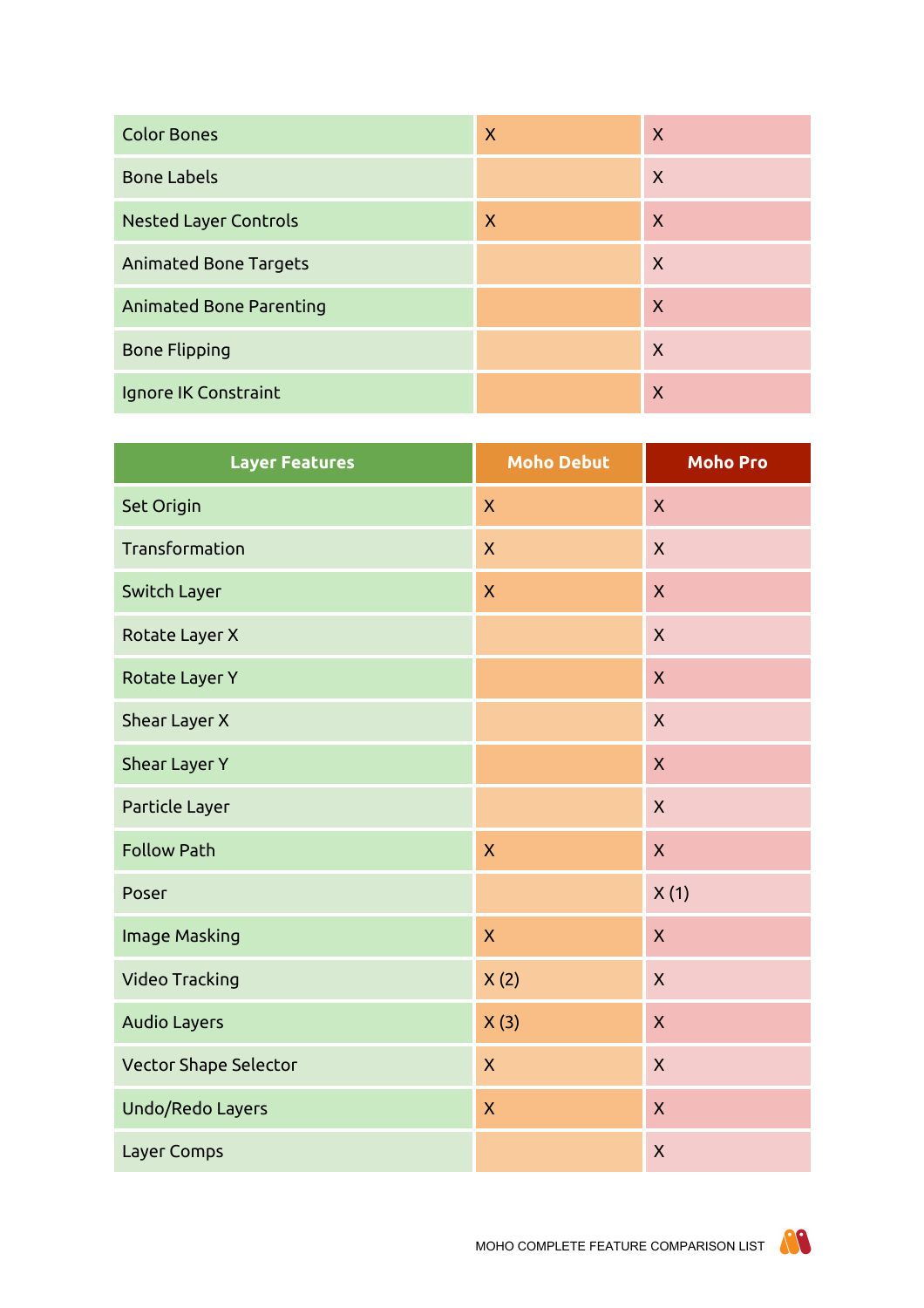| Flexi-Binding                      | $\sf X$      | $\mathsf{X}$              |
|------------------------------------|--------------|---------------------------|
| Depth Shifting                     |              | $\mathsf{X}$              |
| <b>Fade Unselected Layers</b>      |              | X                         |
| <b>Multiple Layer Editing</b>      | $\mathsf{X}$ | $\mathsf{X}$              |
| Colorize Layer                     | $\mathsf{X}$ | $\mathsf{X}$              |
| Comments and Tags for Layers       |              | $\mathsf{X}$              |
| Frame-By-Frame Animation           |              | $\boldsymbol{\mathsf{X}}$ |
| Layer Referencing                  |              | $\mathsf{X}$              |
| <b>Animated Shape Ordering</b>     |              | $\mathsf{X}$              |
| <b>Group with Selection Layers</b> |              | $\mathsf{X}$              |
| Normalize Layer Scale              |              | $\mathsf{X}$              |

(1) Requires Poser 7 or newer (2) Limited to 3 tracking points (3) Limited to 2 audio layers

| <b>Layer Modifiers</b>         | <b>Moho Debut</b> | <b>Moho Pro</b> |
|--------------------------------|-------------------|-----------------|
| <b>Flip Layer Horizontally</b> | Χ                 | X               |
| <b>Flip Layer Vertically</b>   | Х                 |                 |

| <b>Layer Types</b>          | <b>Moho Debut</b>         | <b>Moho Pro</b>  |
|-----------------------------|---------------------------|------------------|
| Vector                      | $\boldsymbol{\mathsf{X}}$ | X                |
| Image                       | $\boldsymbol{\mathsf{X}}$ | X                |
| <b>Bone</b>                 | $\boldsymbol{X}$          | $\boldsymbol{X}$ |
| Switch                      | $\boldsymbol{X}$          | $\boldsymbol{X}$ |
| Group                       |                           | $\boldsymbol{X}$ |
| <b>Group with Selection</b> |                           | $\mathsf{X}$     |
| Particle                    |                           | $\mathsf{X}$     |

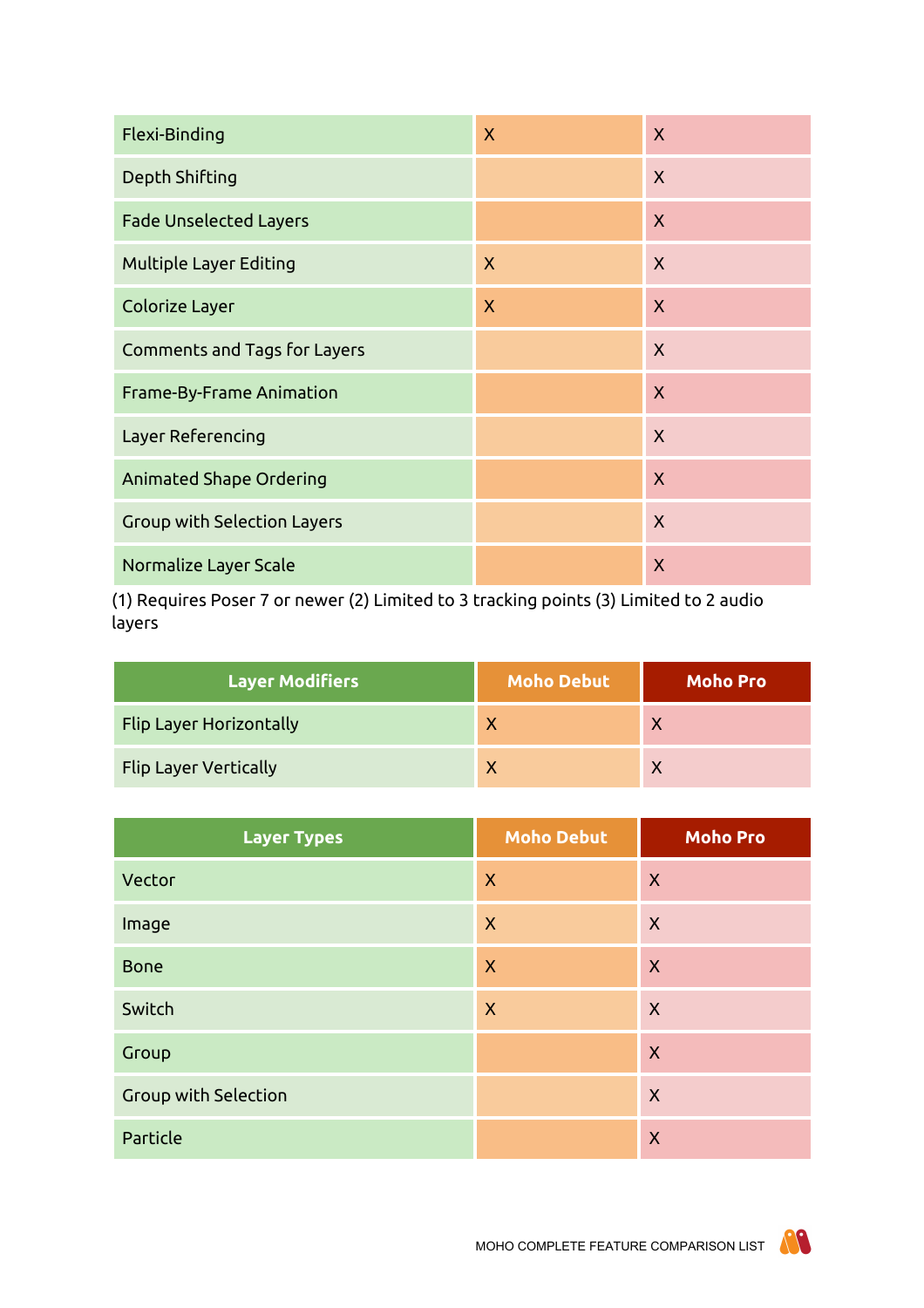| 3D                        |                           | X                |
|---------------------------|---------------------------|------------------|
| Physics (Layer property)  |                           | X                |
| <b>Note</b>               |                           | $\boldsymbol{X}$ |
| Audio                     | $\mathsf{X}$              | X                |
| 2D to 3D Layer Conversion |                           | $\boldsymbol{X}$ |
| Patch                     |                           | X                |
| Layer                     | $\boldsymbol{\mathsf{X}}$ | X                |

| <b>Camera Features</b> | <b>Moho Debut</b> | <b>Moho Pro</b> |
|------------------------|-------------------|-----------------|
| <b>Track Camera</b>    | $\mathsf{X}$      | X               |
| <b>Zoom Camera</b>     | $\boldsymbol{X}$  | X               |
| <b>Roll Camera</b>     | $\mathsf{X}$      | X               |
| Pan/Tilt Camera        | $\boldsymbol{X}$  | X               |
| Orbit Workspace        |                   | X               |
| Depth of Field         |                   | X               |

| <b>Workspace Features</b> | <b>Moho Debut</b>         | <b>Moho Pro</b> |
|---------------------------|---------------------------|-----------------|
| Pan Workspace             | $\mathsf{X}$              | X               |
| Zoom Workspace            | $\boldsymbol{\mathsf{X}}$ | X               |
| Rotate Workspace          |                           | X               |
| Orbit Workspace           |                           | X               |

| <b>Timeline Features</b> | <b>Moho Debut</b>         | <b>Moho Pro</b> |
|--------------------------|---------------------------|-----------------|
| <b>Keyframes</b>         | $\mathsf{X}$              | $\times$        |
| <b>Playback Controls</b> | $\boldsymbol{\mathsf{X}}$ | X               |

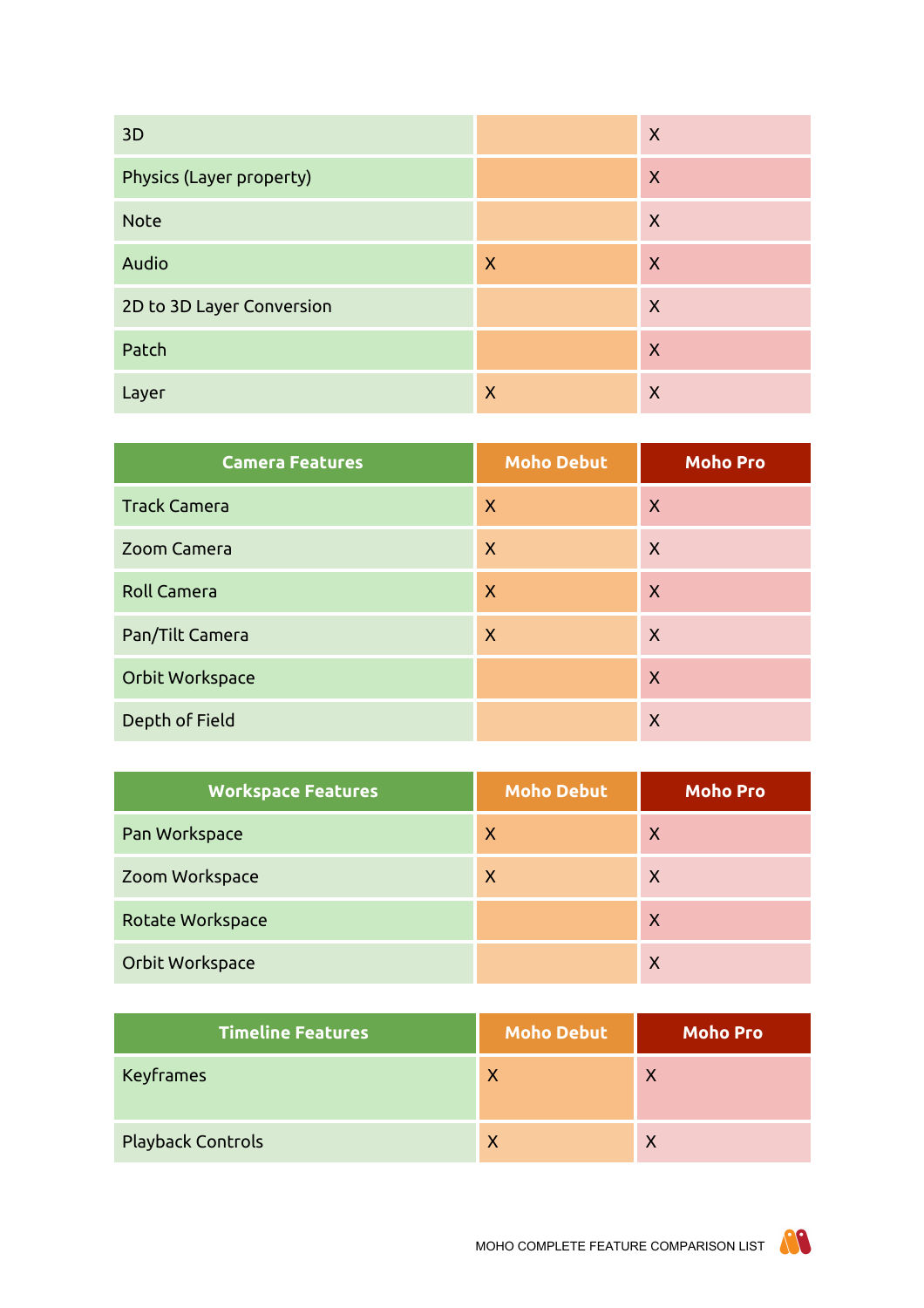| <b>Animation Channels</b>     | $\overline{\mathsf{X}}$ | $\overline{\mathsf{X}}$   |
|-------------------------------|-------------------------|---------------------------|
| Hide/Show Channels            | $\mathsf{X}$            | $\mathsf{X}$              |
| Ruler                         | $\mathsf{X}$            | $\mathsf{X}$              |
| <b>Auto Freeze Keys</b>       | $\mathsf{X}$            | $\mathsf{X}$              |
| <b>Mute Channels</b>          |                         | $\mathsf{X}$              |
| Separate Channels Dimensions  |                         | $\mathsf{X}$              |
| Onionskins                    |                         | $\mathsf{X}$              |
| Graph Mode                    |                         | $\mathsf{X}$              |
| Smooth Interpolation          |                         | $\mathsf{X}$              |
| Linear Interpolation          |                         | $\mathsf{X}$              |
| Ease In/Out Interpolation     |                         | $\mathsf{X}$              |
| <b>Bezier Interpolation</b>   |                         | $\mathsf{X}$              |
| Step Interpolation            |                         | $\mathsf{X}$              |
| Noisy Interpolation           |                         | $\mathsf{X}$              |
| <b>Bounce Interpolation</b>   |                         | $\boldsymbol{\mathsf{X}}$ |
| Elastic Interpolation         |                         | $\mathsf{X}$              |
| <b>Stagger Interpolation</b>  |                         | $\pmb{\mathsf{X}}$        |
| Sequencer                     | $\mathsf{X}$            | $\mathsf{X}$              |
| <b>Keyframe Hold Duration</b> | $\mathsf{X}$            | $\mathsf{X}$              |
| <b>Colored Keyframes</b>      | $\mathsf{X}$            | $\mathsf{X}$              |

| <b>Action Features</b>               | <b>Moho Debut</b> | <b>Moho Pro</b> |
|--------------------------------------|-------------------|-----------------|
| <b>Store Reusable Animation</b>      |                   | X               |
| <b>Import/Export Actions</b>         |                   | $\mathsf{X}$    |
| <b>Transform Actions to Relative</b> |                   | X               |

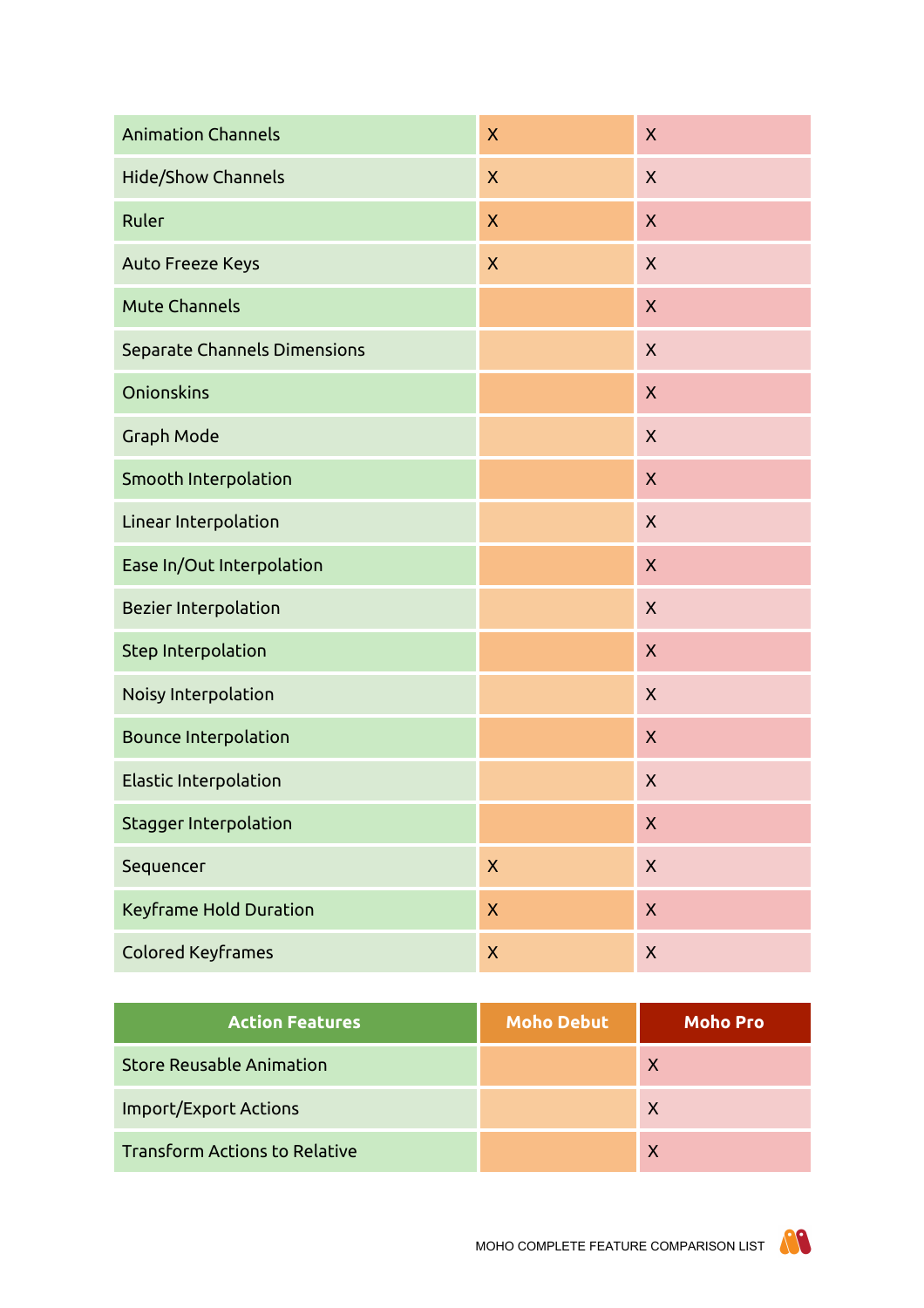| <b>Edit Reusable Animation</b> |  |
|--------------------------------|--|
| Delete Reusable Animation      |  |

| <b>Style Features</b> | <b>Moho Debut</b> | <b>Moho Pro</b> |
|-----------------------|-------------------|-----------------|
| Save Style            |                   | X               |
| Pattern Brush         | X(1)              | X               |
| Blur                  | $\mathsf{X}$      | X               |
| Threshold             | $\mathsf{X}$      | X               |

# (1) Pro version contains more brushes

| <b>Preferences</b>                  | <b>Moho Debut</b> | <b>Moho Pro</b> |
|-------------------------------------|-------------------|-----------------|
| <b>Options</b>                      | $\mathsf{X}$      | X               |
| <b>Editor Colors</b>                | X                 | $\mathsf{X}$    |
| Easy Options to Personalize the GUI | $\mathsf{X}$      | X               |
| <b>GUI Color Themes</b>             | X                 | X               |

| <b>Project Settings</b>                                           | <b>Moho Debut</b> | <b>Moho Pro</b> |
|-------------------------------------------------------------------|-------------------|-----------------|
| <b>Save Project Settings</b>                                      | $\mathsf{X}$      | $\mathsf{X}$    |
| <b>Edit Dimensions</b>                                            | $\mathsf{X}$      | $\mathsf{X}$    |
| <b>Background Color</b>                                           | $\mathsf{X}$      | $\mathsf{X}$    |
| XMP metadata for Projects                                         |                   | $\mathsf{X}$    |
| Quickly Create complex workspaces using<br>personalized templates |                   | $\mathsf{X}$    |
| Depth of Field                                                    |                   | $\mathsf{X}$    |
| <b>3D Camera</b>                                                  |                   | $\mathsf{X}$    |
| <b>Stereo Rendering</b>                                           |                   | $\mathsf{X}$    |
| Sort layers by Depth                                              | X                 | $\mathsf{X}$    |

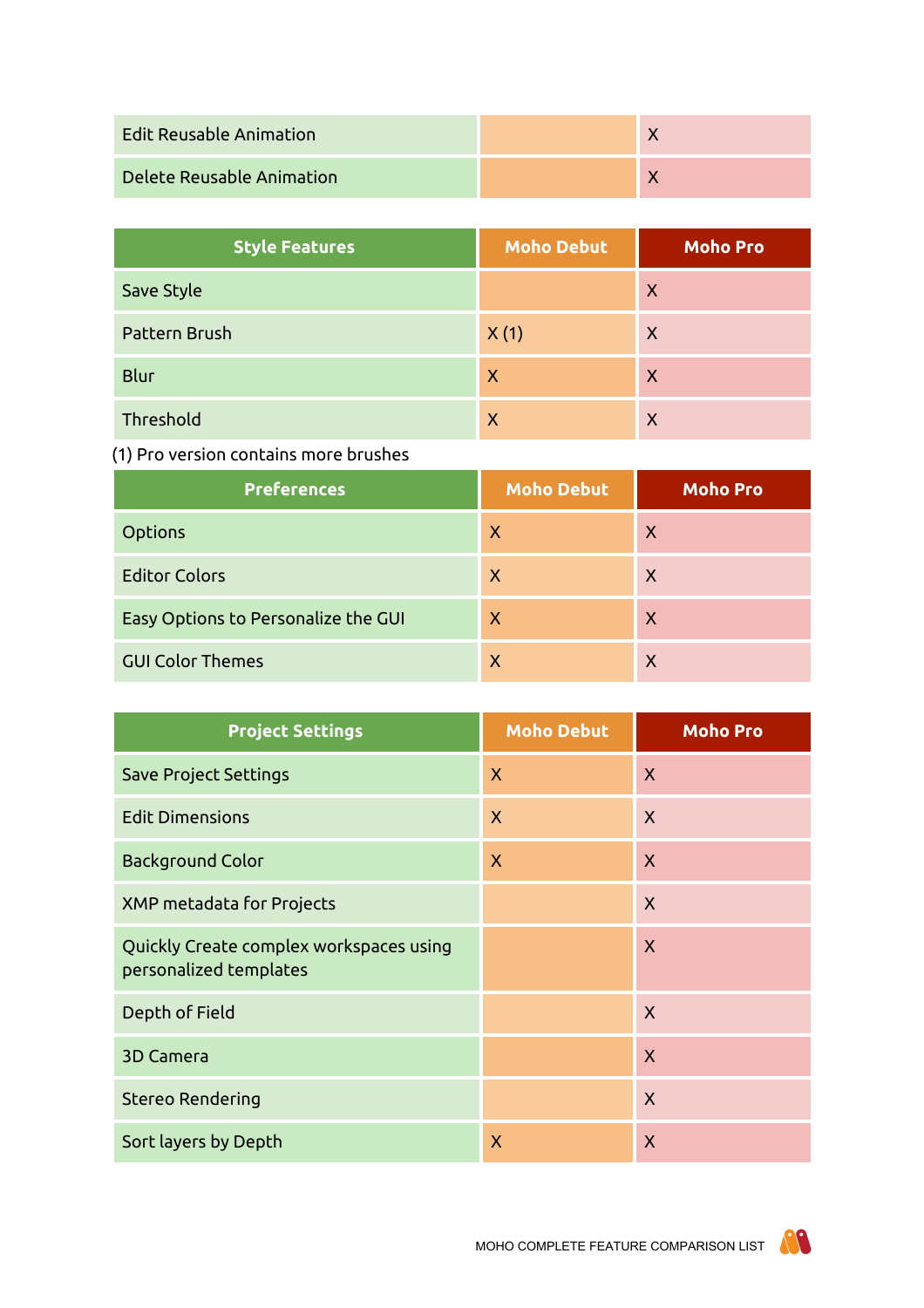| Sort by True Distance           | $\mathsf{X}$     | X                  |
|---------------------------------|------------------|--------------------|
| Noise Grain                     |                  | X                  |
| Up to 120 Frames/Second Maximum |                  |                    |
| Maximum export size (pixels)    | $900 \times 900$ | $9000 \times 9000$ |
| Maximum number of frames        | 3000             | Unlimited          |

| <b>Content</b>             | <b>Moho Debut</b>         | Moho Pro |
|----------------------------|---------------------------|----------|
| <b>Built in Content</b>    | $\boldsymbol{\mathsf{X}}$ | X        |
| <b>Third Party Content</b> | X                         | X        |
| 3D Objects                 |                           | X        |
| <b>Character Wizard</b>    | X                         | X        |

| <b>Scripts</b>          | <b>Moho Debut</b> | <b>Moho Pro</b>           |
|-------------------------|-------------------|---------------------------|
| 3D                      |                   | $\mathsf{X}$              |
| Camera                  |                   | $\boldsymbol{X}$          |
| <b>Draw</b>             |                   | $\mathsf{X}$              |
| Image Sequences         |                   | $\boldsymbol{X}$          |
| Layer Effects           |                   | $\boldsymbol{\mathsf{X}}$ |
| <b>Particle Effects</b> |                   | $\boldsymbol{X}$          |
| Sound                   |                   | $\mathsf{X}$              |
| Warp                    |                   | $\boldsymbol{X}$          |
| Visibility              |                   | $\boldsymbol{\mathsf{X}}$ |
| <b>Script Writing</b>   |                   | $\boldsymbol{X}$          |

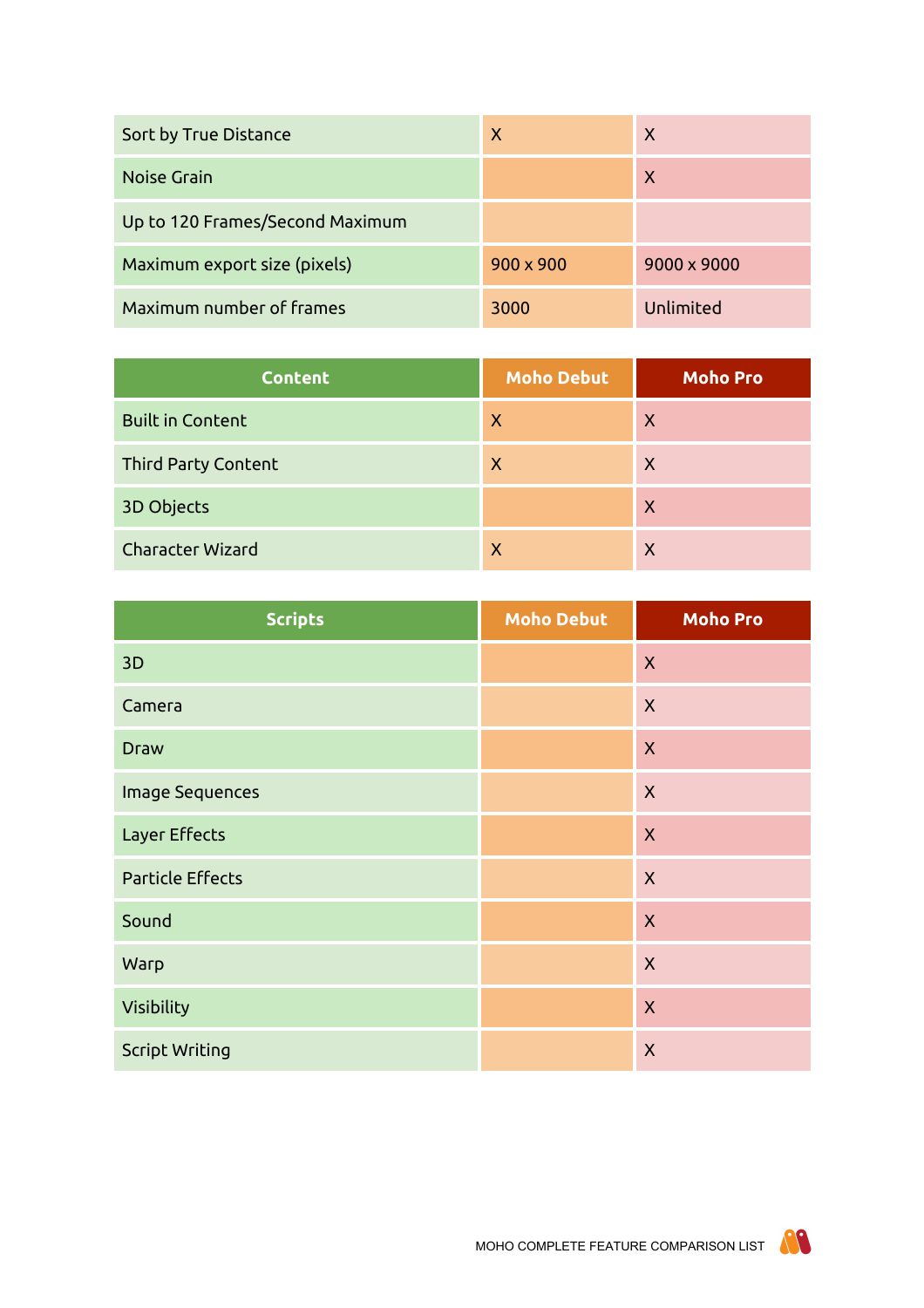| <b>View</b>                        | <b>Moho Debut</b> | <b>Moho Pro</b>  |
|------------------------------------|-------------------|------------------|
| Grid                               |                   | $\mathsf{X}$     |
| Adjust Grid Size                   |                   | $\sf X$          |
| Side by Side View                  |                   | $\boldsymbol{X}$ |
| <b>Over Under View</b>             |                   | $\mathsf{X}$     |
| <b>Four-Way View</b>               |                   | $\mathsf{X}$     |
| <b>Display Quality</b>             |                   | $\mathsf{X}$     |
| <b>Advanced Current Layer View</b> |                   | $\mathsf{X}$     |

| <b>Import</b>        | <b>Moho Debut</b> | <b>Moho Pro</b> |
|----------------------|-------------------|-----------------|
| <b>JPEG</b>          | $\boldsymbol{X}$  | $\mathsf{X}$    |
| <b>BMP</b>           | $\boldsymbol{X}$  | $\mathsf{X}$    |
| <b>PSD</b>           | X(1)              | X(2)            |
| <b>PNG</b>           | X                 | $\mathsf{X}$    |
| <b>TGA</b>           | X                 | $\mathsf{X}$    |
| <b>TRACING IMAGE</b> |                   | $\mathsf{X}$    |

### **VECTOR FORMATS**

| <b>EPS</b> | X |
|------------|---|
| AI         | X |
| <b>SVG</b> | X |

## **3D FORMATS**

| <b>OBJ</b>                                |  |
|-------------------------------------------|--|
| Poser Files and Scenes (Poser 7 or newer) |  |

**SOUND FORMATS** (3)

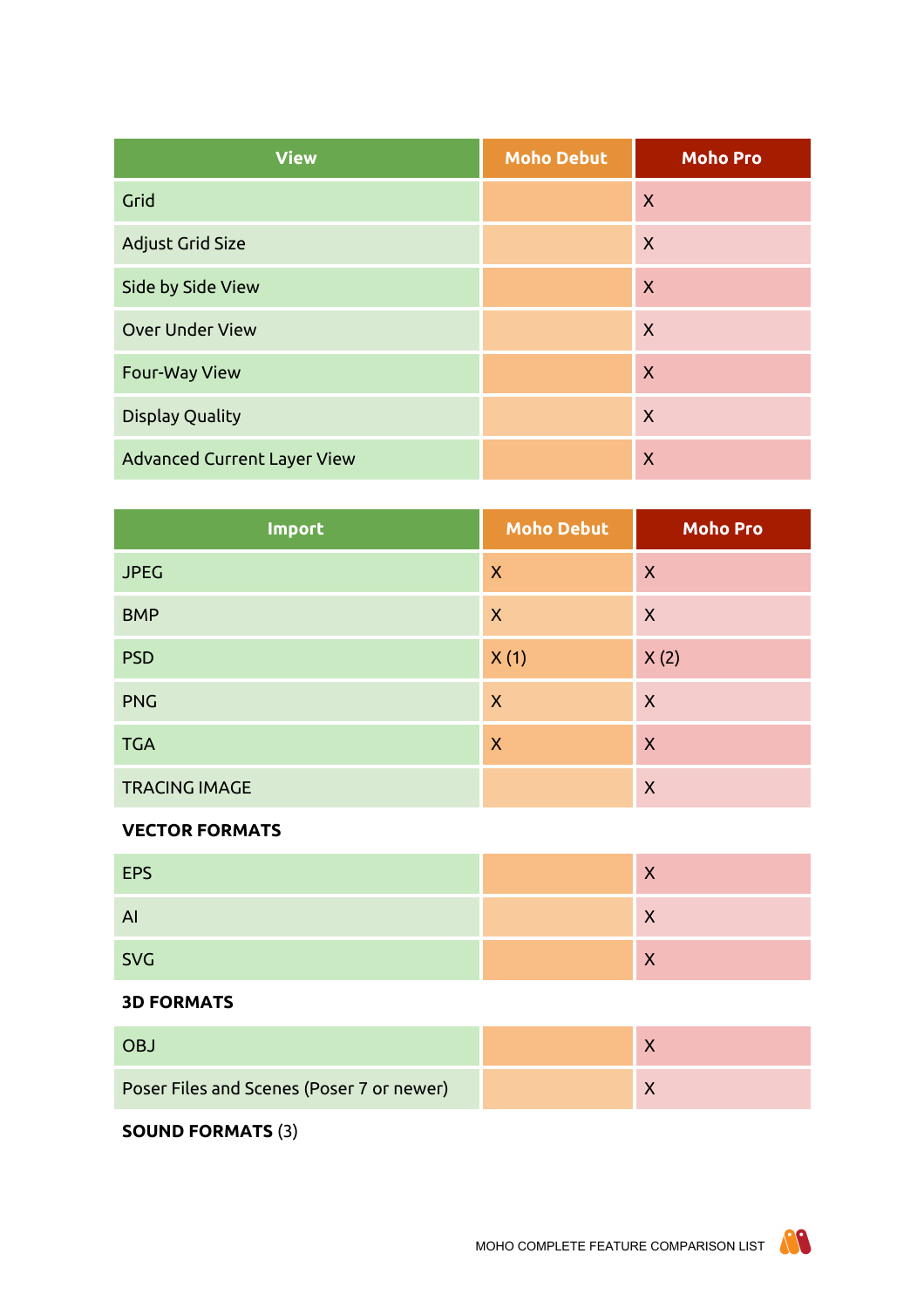| WAV (Mac and Windows)  | X | X |
|------------------------|---|---|
| AIFF (Mac and Windows) |   | X |
| MP3 (Mac and Windows)  |   | X |
| M4A (MPEG-4)           |   | X |

#### **MOVIE FORMATS**

| MOV (Mac and Windows) |  |
|-----------------------|--|
| AVI(4)                |  |
| MP4                   |  |

#### **MOHO FORMATS**

| <b>MOHO File Format</b>              |    |              |
|--------------------------------------|----|--------------|
| <b>JSON Based File Format</b>        |    |              |
| Anime Studio Formats up to version 5 | X. | $\mathsf{X}$ |
| <b>MotionArtist File Support</b>     |    |              |

(1) Layered using Moho script. (2) Directly through File menu. (3) Debut is limited to work with 2 audio layers. (4) AVI Import works on Windows, and on Macintosh systems depending on codecs. If you can play the AVI file in QuickTime on a Mac, you should be able to import it into Moho.

| <b>Export Formats</b>     | <b>Moho Debut</b>         | <b>Moho Pro</b> |  |  |  |  |  |
|---------------------------|---------------------------|-----------------|--|--|--|--|--|
| <b>IMAGE FORMATS</b>      |                           |                 |  |  |  |  |  |
| <b>JPEG</b>               | $\mathsf{X}$              | $\mathsf{X}$    |  |  |  |  |  |
| <b>BMP</b>                | $\mathsf{X}$              | $\mathsf{X}$    |  |  |  |  |  |
| <b>PSD</b>                |                           |                 |  |  |  |  |  |
| <b>PNG</b>                | $\mathsf{X}$              | $\mathsf{X}$    |  |  |  |  |  |
| <b>TGA</b>                | $\boldsymbol{\mathsf{X}}$ | $\mathsf{X}$    |  |  |  |  |  |
| <b>Batch Image Export</b> |                           | $\mathsf{X}$    |  |  |  |  |  |
| <b>Animated GIF</b>       |                           | $\mathsf{X}$    |  |  |  |  |  |

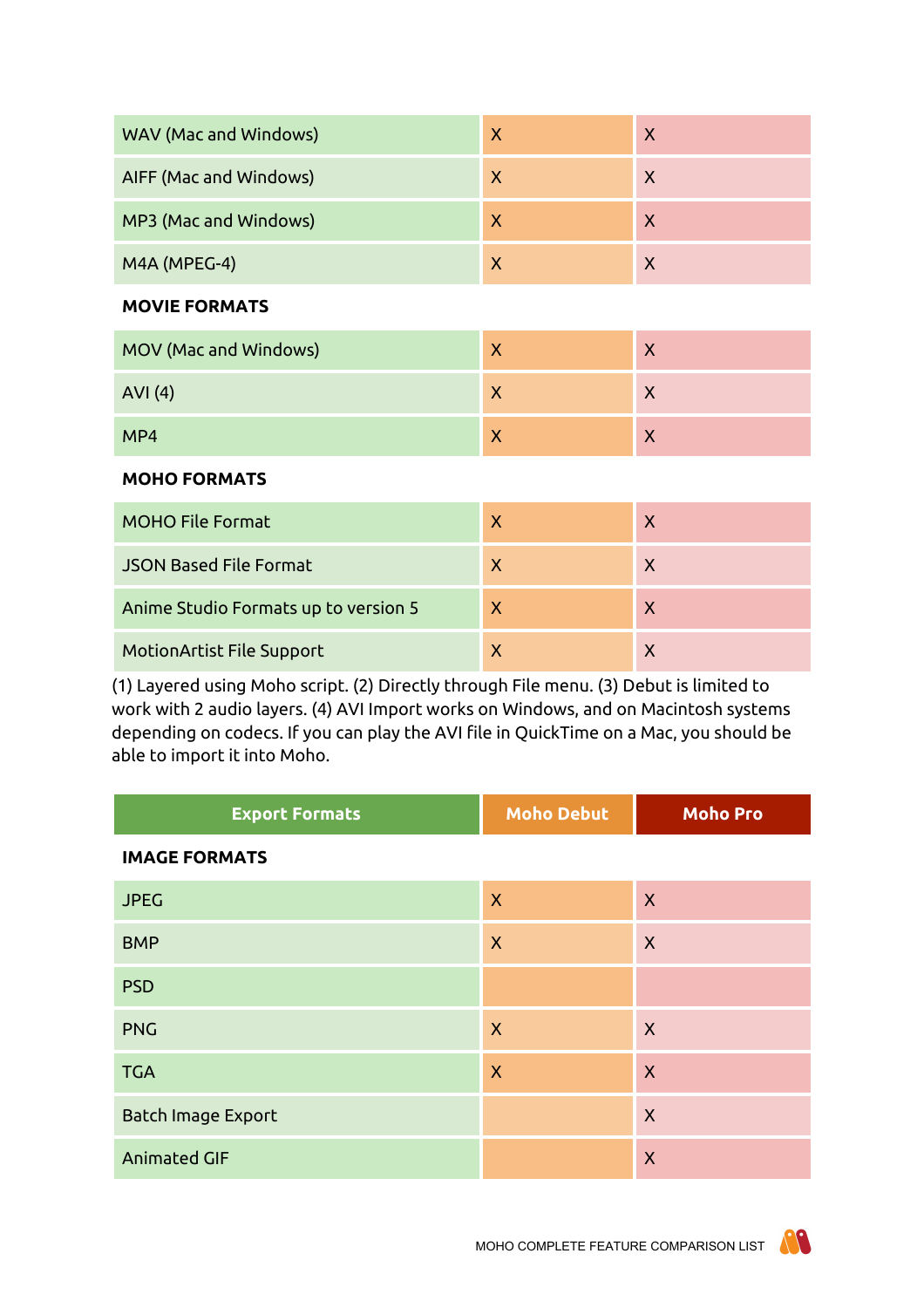## **VECTOR FORMATS**

| C                   |  |
|---------------------|--|
| <b>SVG Sequence</b> |  |

#### **MOVIE FORMATS**

| <b>SWF (1)</b>                | $\mathsf{X}$ | $\mathsf{X}$ |
|-------------------------------|--------------|--------------|
| MOV (Mac and Windows)         | X            | X            |
| <b>AVI (Windows Only)</b>     | $\mathsf{X}$ | $\mathsf{X}$ |
| MP4                           | $\mathsf{X}$ | $\mathsf{X}$ |
| Sequential JPEG               |              | $\mathsf{X}$ |
| Sequential BMP                |              | X            |
| <b>Layered Sequential PSD</b> |              | $\mathsf{X}$ |
| Sequential PNG                |              | $\mathsf{X}$ |
| Sequential TGA                |              | $\mathsf{X}$ |
| <b>Batch Movie Export</b>     |              | X            |
| <b>TV FORMATS</b>             |              |              |

| NTSC Format      | Χ |
|------------------|---|
| <b>PAL</b>       |   |
| <b>HD Movies</b> | Χ |

#### **3D FORMATS**

### **GAME FORMATS**

| .            |     |  |  |  |  |  |
|--------------|-----|--|--|--|--|--|
| $\mathbf{1}$ | . . |  |  |  |  |  |

(1) SWF: Vector animations only; image layers can be used as long as they are not warped by bones.

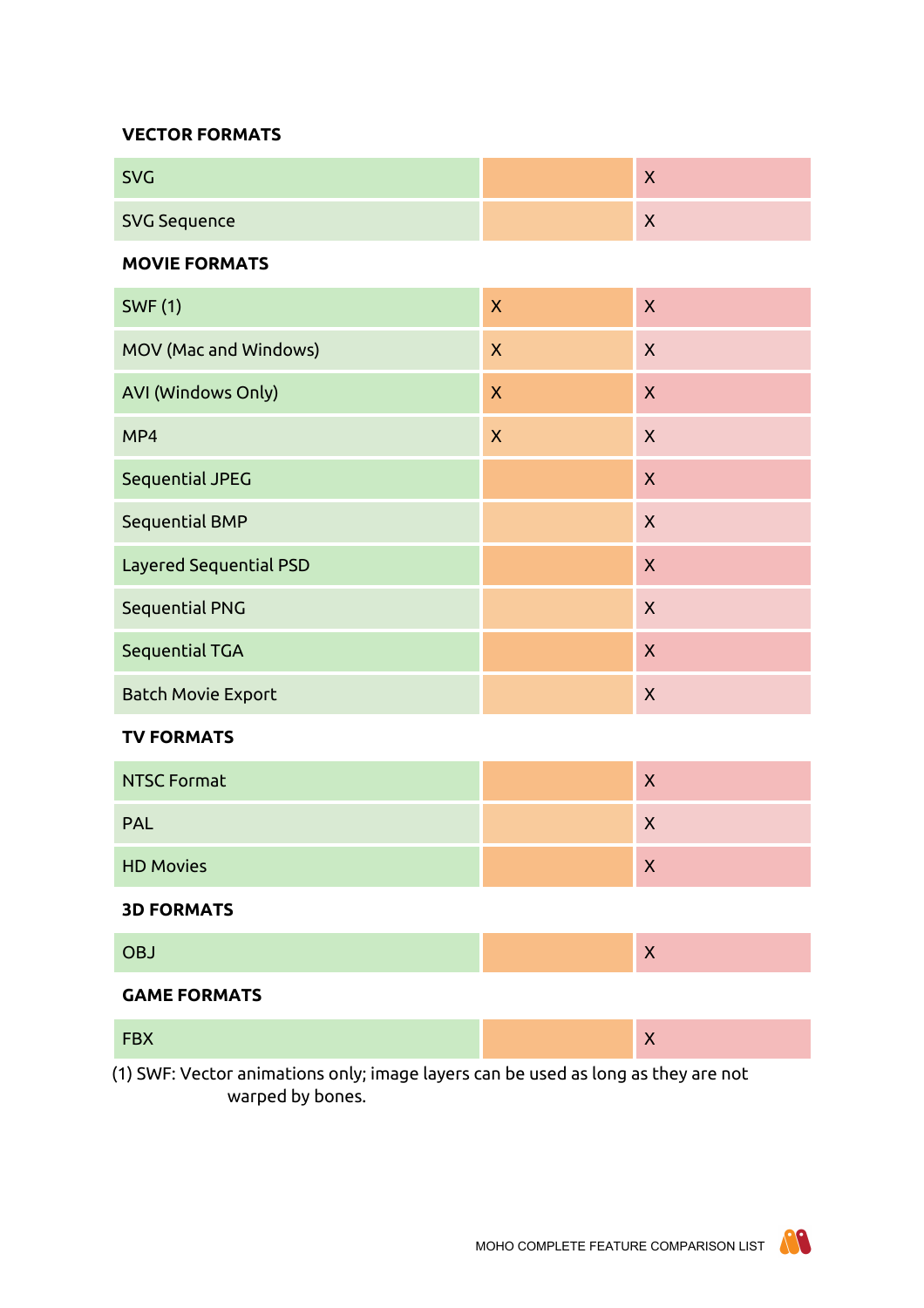| <b>Upload Features</b>          | Moho Debut | <b>Moho Pro</b> |
|---------------------------------|------------|-----------------|
| Upload to Facebook <sup>®</sup> |            |                 |
| Upload to YouTube™              |            |                 |

| <b>Optimization Features</b>                        | <b>Moho Debut</b>       | <b>Moho Pro</b> |
|-----------------------------------------------------|-------------------------|-----------------|
| <b>Document Gathering</b>                           |                         | $\mathsf{X}$    |
| 64-bit Architecture                                 |                         | $\mathsf{X}$    |
| <b>GPU Acceleration</b>                             |                         | X               |
| <b>Render Cache</b>                                 | $\mathsf{X}$            | X               |
| <b>Separate Batch Export Process</b>                |                         | $\mathsf{X}$    |
| <b>Separate Render Process</b>                      |                         | $\mathsf{X}$    |
| <b>Preview Animation</b>                            |                         | $\mathsf{X}$    |
| Multiple Document Support (Tabs)                    | $\mathsf{X}$            | $\mathsf{X}$    |
| <b>Keyboard Shortcut Editor</b>                     | $\overline{\mathsf{X}}$ | $\mathsf{X}$    |
| Automatic Update Checking                           | $\overline{\mathsf{X}}$ | $\mathsf{X}$    |
| Activation, Serialization and<br>License Management | $\overline{\mathsf{X}}$ | $\mathsf{X}$    |

Note:

- 64-bit Windows does not support QuickTime. As such, there are import and export limitations with the .mov format. While the application supports the import of .mov files that use a general codec (like H.264 or AAC) by using the Windows Media Foundation library, other QuickTime specific codecs are not supported. Also, QuickTime allows for the import of audio formats like .mid, .midi, .m4p and .m4b. If you require the use of QuickTime, then we recommend using the 32-bit Windows version of Anime Studio Pro 9.5.
- When exporting a QuickTime movie with alpha channel on Mac OS, the resulting movie always has a premultiplied alpha channel, regardless of the checkbox that says "Do not premultiply alpha channel."
- When importing QuickTime movies with alpha channels, there is a new option in the Image tab of the Layer Settings dialog labeled "Premultiplied alpha". This is not documented in the manual, but allows Anime Studio to support both